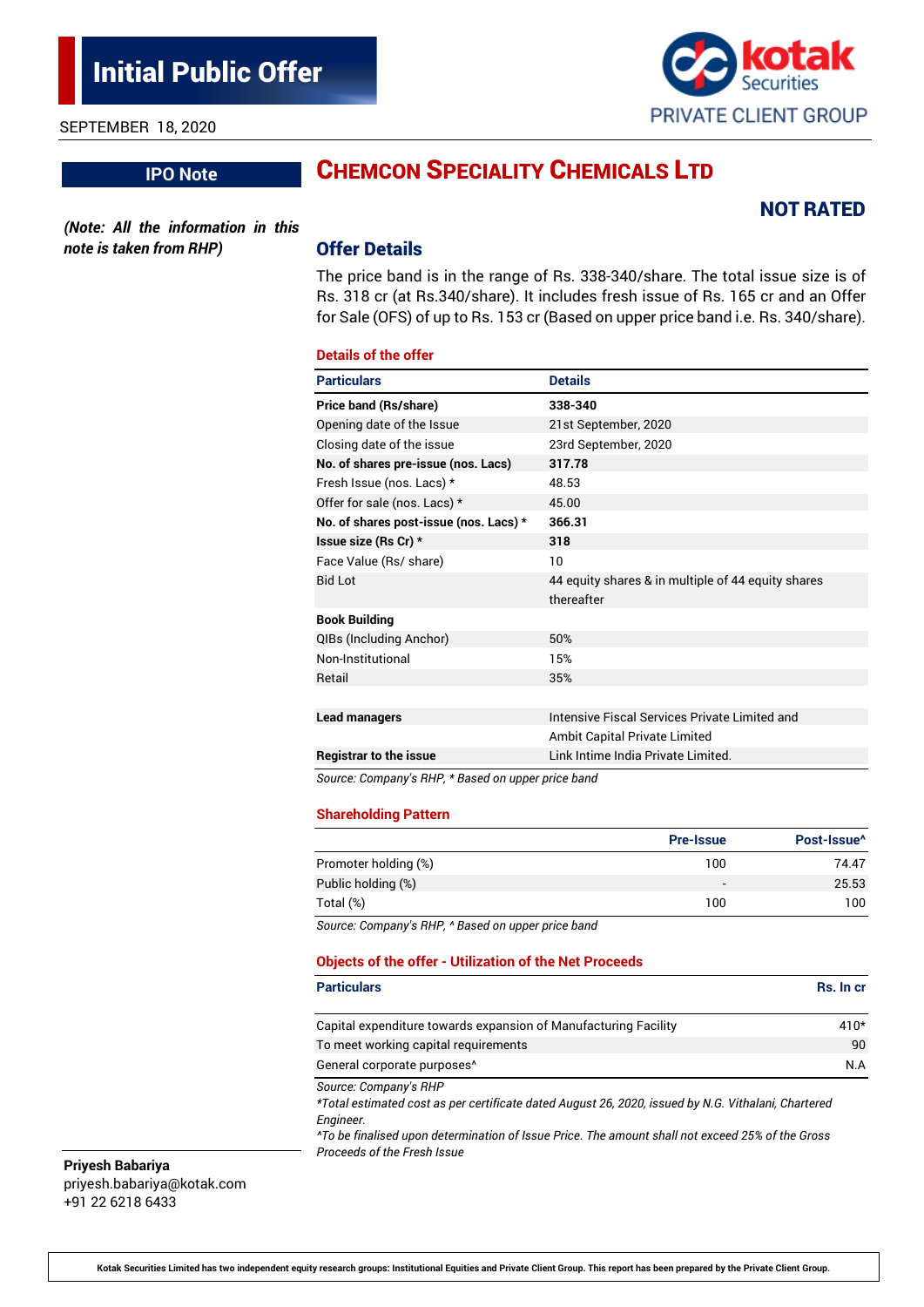

## **Background**

Incorporated on December 15, 1988, **CHEMCON SPECIALITY CHEMICALS LIMITED** is a manufacturer of specialized chemicals, engaged in the manufacturing and sale of the **Pharmaceutical Chemicals** and the **Oilwell Completion Chemicals**. The company supply their products to domestic customers and as well as customers outside India.

The company was the only manufacturer of Hexamethyldisilazane / Hexamethyldisilane (**HMDS**) in India and was the third largest manufacturer of HMDS worldwide in terms of production in the calendar year 2019. They were the largest manufacturer of Chloromethyl Isopropyl Carbonate (**CMIC**) in India and the second largest manufacturer of CMIC worldwide, in terms of production and capacity in calendar year 2019.

HMDS and CMIC which are predominantly used in the pharmaceuticals industry (the "Pharmaceutical Chemicals"), and inorganic bromides, namely **Calcium Bromide, Zinc Bromide and Sodium Bromide**, which are predominantly used as completion fluids in the oilfields industry (the "Oilwell Completion Chemicals"). Further, they were the only manufacturer of Zinc Bromide and the largest manufacturer of Calcium Bromide in India in terms of production in calendar year 2019. The company's manufacturing facility is located at Manjusar near Vadodara in Gujarat. Within Manufacturing Facility, the company currently has 7 operational plants of which 2 plants are dedicated to the manufacturing of HMDS and ancillary products (including one plant dedicated to the manufacturing of hi-purity HMDS), one multipurpose plant, currently being used for manufacturing of HMDS and other pharmaceutical chemicals, two plants are dedicated to the manufacturing of CMIC and two plants dedicated to the manufacturing of Oilwell Completion Chemicals, along with three warehouses for the storage of products and raw materials.

#### **Revenue from operations mix**

| <b>Y/E March</b>                        | <b>FY18</b> | <b>FY19</b> | <b>FY20</b> |
|-----------------------------------------|-------------|-------------|-------------|
| <b>Pharmaceutical Chemicals (%)</b>     | 62.18       | 63.14       | 63.75       |
| Domestic (%)                            | 70.1        | 75.07       | 83.98       |
| Export (%)                              | 29.9        | 24.93       | 16.02       |
| <b>Oilwell Completion Chemicals (%)</b> | 35.63       | 35.30       | 33.47       |
| Domestic (%)                            | 18.75       | 54.14       | 11.66       |
| Export (%)                              | 81.25       | 45.86       | 88.34       |

*Source: Company's RHP*

#### **Key Customer**

| <b>Pharmaceutical Chemicals</b>              | <b>Oilwell Completion Chemicals</b>     |
|----------------------------------------------|-----------------------------------------|
| Hetero Labs Limited                          | Shree Radha Overseas                    |
| Laurus Labs Limited                          | <b>Water Systems Specialty Chemical</b> |
| Aurobindo Pharma Limited                     | <b>DMCC</b>                             |
| Sanjay Chemicals (India) Private Limited     | CC Gran Limited Liability Company       |
| Lantech Pharmaceuticals Limited              |                                         |
| Ind -Swift Laboratories Limited, Vivin Drugs |                                         |
| <b>Pharmaceuticals Limited</b>               |                                         |
| <b>Macleods Pharmaceuticals Limited</b>      |                                         |
| Course Company's DUD                         |                                         |

*Source: Company's RHP*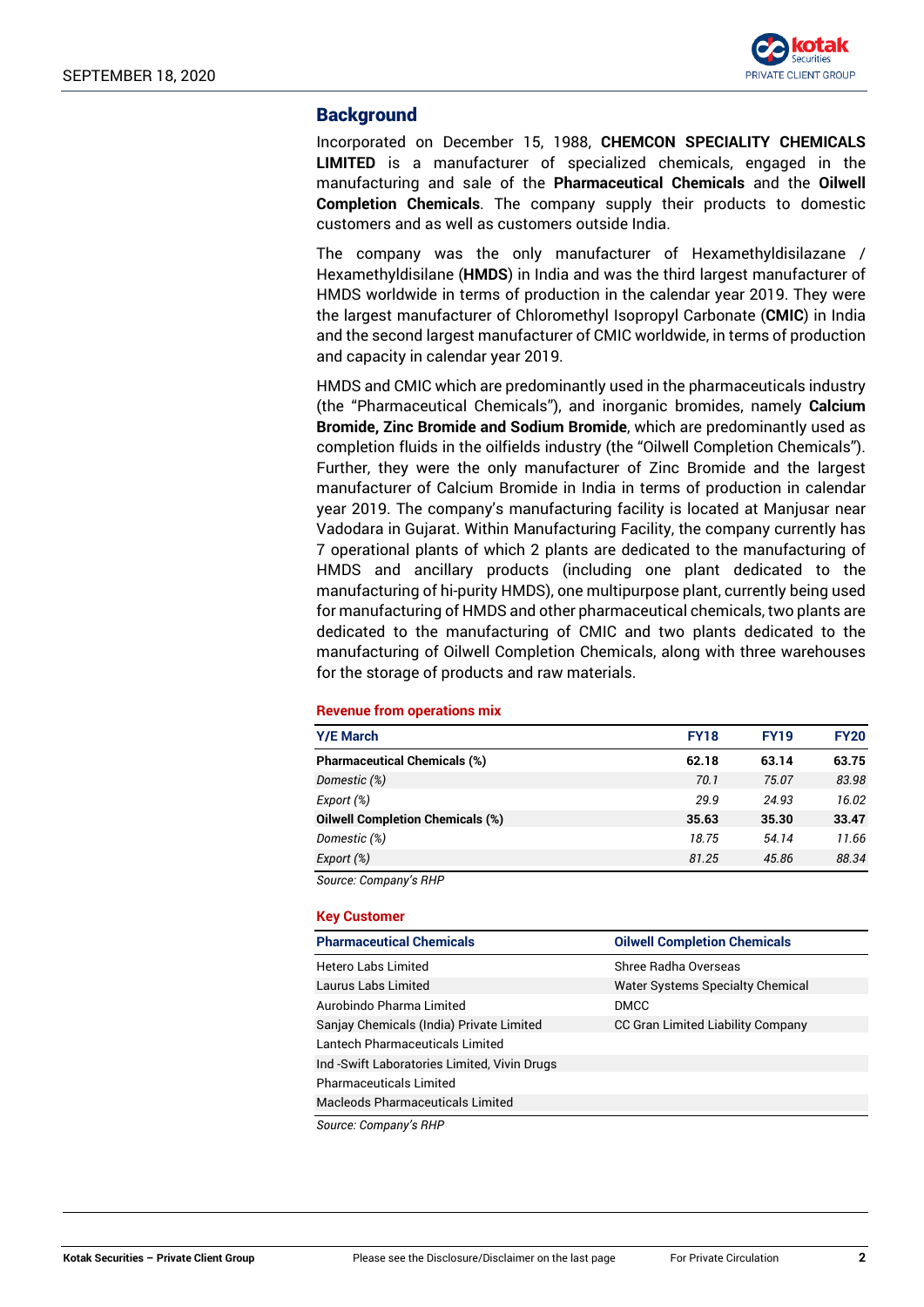## SEPTEMBER 18, 2020

# **Management Background**



| <b>Name</b>                    | Age | <b>Designation</b>                                        | <b>Background</b>                                                                                                                                                                                                                                                                                                                                                                                                                                                                                                       |
|--------------------------------|-----|-----------------------------------------------------------|-------------------------------------------------------------------------------------------------------------------------------------------------------------------------------------------------------------------------------------------------------------------------------------------------------------------------------------------------------------------------------------------------------------------------------------------------------------------------------------------------------------------------|
| Kamalkumar Rajendra Aggarwal   | 57  | Chairman and<br><b>Managing Director</b>                  | He holds a diploma in petrochemical technology (plastic tech-<br>nology) the Maharaja Sayajirao University of Baroda, Gujarat. In<br>the past, he was associated with CEPL in the capacity of director.<br>He has more than 23 years of experience in the specialised<br>chemicals industry. He has been on the Board since January 19,<br>2004.                                                                                                                                                                        |
| Rajesh Chimanlal Gandhi        | 49  | Whole-time Director and<br><b>Chief Financial Officer</b> | He holds a bachelor's degree in commerce from Gujarat Univer-<br>sity, Gujarat. In the past, he was associated with CEPL in the<br>capacity of Accounts & Finance Manager. He has more than 20<br>years of experience in finance & accounts and related operations.<br>He has been on the Board since May 1, 2012.                                                                                                                                                                                                      |
| <b>Himanshu Purohit</b>        | 47  | <b>Whole-time Director</b>                                | He holds a master's degree in science in inorganic chemistry from<br>the Sardar Patel University, Gujarat. In the past, he has been<br>associated with CEPL in the capacity of production manager. He<br>has more than 20 years of experience in production related<br>operations. He has been on the Board since May 1, 2012.                                                                                                                                                                                          |
| Navdeep Naresh Goyal           | 30  | Deputy Managing Director                                  | He has obtained a passing certificate for completion of his higher<br>secondary examinations from the Gujarat Secondary & Higher<br>Secondary Education Board, Gandhinagar. He is currently<br>associated with SILPL in the capacity of director (operations). He<br>has more than 10 years of experience in operations. He has been<br>on the Board since April 1, 2015.                                                                                                                                               |
| Rajveer Aggarwal               | 25  | <b>Whole-time Director</b>                                | He holds a bachelor's degree in chemical engineering from the<br>Gujarat Technological University, Gujarat. He is currently<br>associated with Medicap Healthcare Limited in the capacity of<br>director (operations). He has more than five years of experience<br>in operations. He has been on the Board since October 1, 2017.                                                                                                                                                                                      |
| <b>Lalit Chaudhary</b>         | 60  | Independent Director                                      | He holds a bachelors' degree in commerce from the Sardar Patel<br>University, Gujarat. He has been associated with Chaudhary<br>Crains Private Limited as a director since 1993. He has more than<br>20 years of experience as an entrepreneur. He has been on the<br>Board since April 29, 2019.                                                                                                                                                                                                                       |
| <b>Bharat Shah</b>             | 62  | Independent Director                                      | He holds a bachelor's degree in science from the Maharaja<br>Sayajirao University of Baroda, Gujarat. In the past, he has been<br>associated with Bank of Baroda in various roles. He has more than<br>37 years of experience in the financial services sector. He has<br>been on the Board since April 29, 2019.                                                                                                                                                                                                       |
| <b>Neelu Shah</b>              | 49  | Independent Director                                      | She holds a bachelor's degree in science from Kanpur University,<br>Uttar Pradesh and a master's degree in business administration<br>from the Jiwaji University, Gwalior. She has been engaged by<br>"Dageena-the Jewellery Shoppe" since the year 2014, as a sales<br>manager. She has 5 years of experience in sales. She has<br>successfully completed a training programme on gold appraisal,<br>organized by the MSME-Technology Development Centre, Agra,<br>Gol. She has been on the Board since April 29, 2019 |
| Devendra Rajkumar Mangla       | 63  | Independent Director                                      | He holds a bachelor's degree in commerce from the University of<br>Delhi. He is currently a partner in "Baroda Freight Carrier", and has<br>been associated as partner since 1979. He has over 15 years of<br>experience in logistics. He has been on the Board since April 29,<br>2019.                                                                                                                                                                                                                                |
| <b>Samir Chandrakant Patel</b> | 54  | Independent Director                                      | He holds a master's degree in science from the Sardar Patel<br>University, Gujarat. He has been associated with Samir Tech -<br>Chem Private Limited as a director. He has more than 30 years of<br>experience in manufacturing and trading of laboratory chemicals.<br>He has been on the Board since April 29, 2019                                                                                                                                                                                                   |

*Source: Company RHP*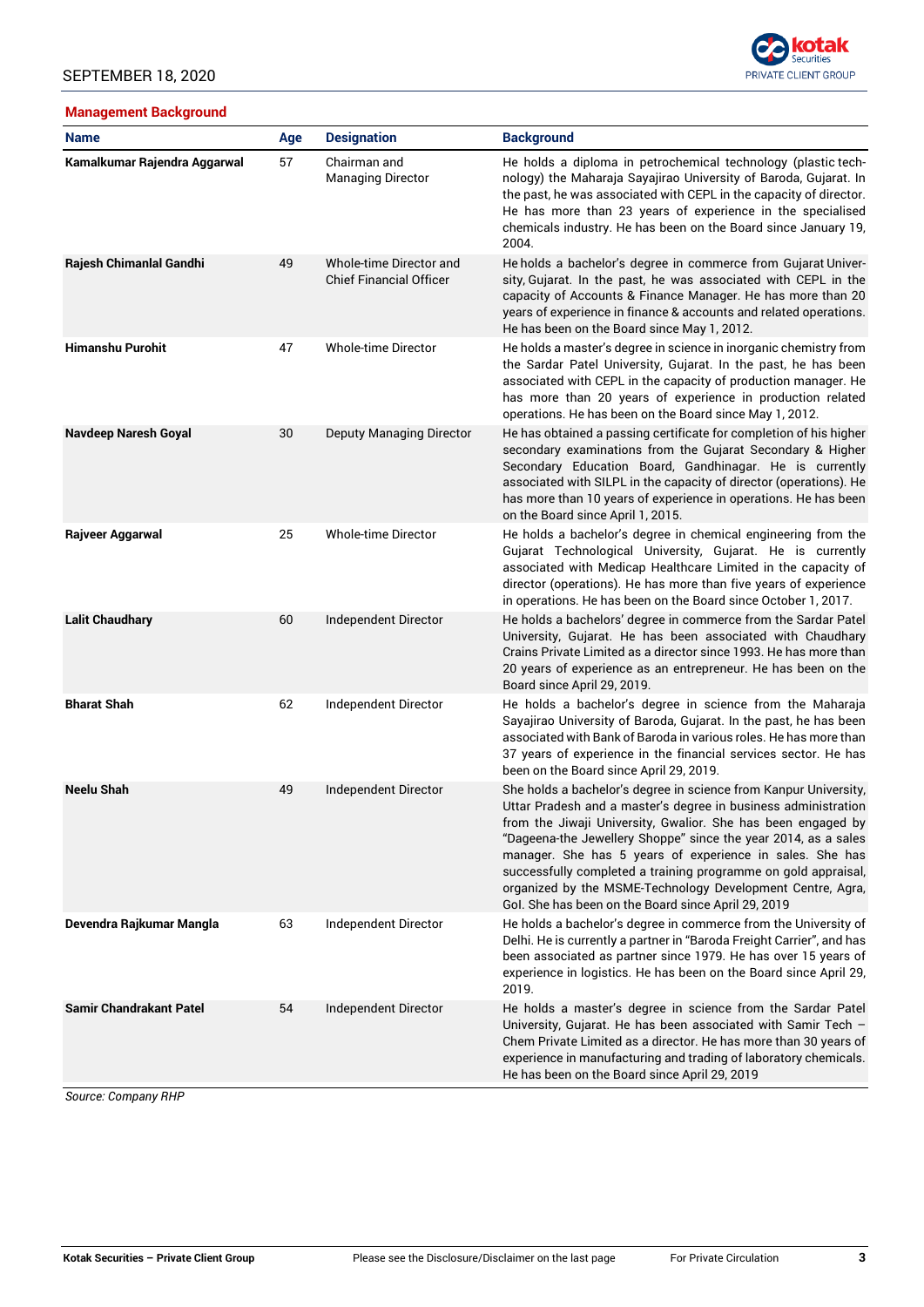

# **Strengths**

# The company is a leading manufacturer globally of the Pharmaceutical Chemicals and a leading manufacturer in India of the Oilwell Completion Chemicals

India is currently a net importer of HMDS, with about 40% of India's domestic demand in calendar year 2019 being catered by imports majorly from China and Germany. India is expected to witness a demand growth for HMDS of 10.6% CAGR between calendar year 2019 and calendar year 2023. Additionally, other countries of the world are dependent on China for their HMDS requirement, however with changing environment regulations, the trade from the country is low, giving opportunity to Chemcon to target China's export customer base. All these factors provide an opportunity to Chemcon to grow at a CAGR of 15-20% between 2019 and 2023 including great opportunity for exports.

India and China are the only countries that produce CMIC. The company's share in the global CMIC manufacturing capacity has increased from 7.07% in calendar year 2014 to 26.16% in calendar year 2019. India is a net importer of CMIC, with about 62% of India's domestic demand in calendar year 2019 being catered to by imports from China. India, a major CMIC consumer market, is expected to witness a demand growth at a CAGR of 11.0% between 2019 and 2023. Frost & Sullivan further estimates that the Company is well positioned to substitute the imports from China and hence, has an opportunity to grow at a CAGR of more than 25% between 2019 and 2023.

Further, while they commenced the sales of Oilwell Completion Chemicals in calendar year 2014, their share in the global production of the Oilwell Completion Chemicals has grown to 2.65% in calendar year 2019.

# Diversified customer base coupled with long standing relationships

The company supply products to customers in India and also export products to countries including United States of America, Germany, Italy, South Korea, People's Republic of China, Japan, United Arab Emirates, Serbia, Russia, Spain, Thailand and Malaysia. In Fiscals 2020, 2019 and 2018, exports (including Deemed Exports) contributed 39.78%, 31.99% and 47.84% respectively of total revenue from operations. The company's revenue from exports (including Deemed Exports) have grown at a CAGR of 17.57% between Fiscals 2018 and 2020.

The company's top five customers and top ten customers contributed 59.35% and 72.26%, respectively of total revenue from operations in Fiscal 2020, as compared to 45.94% and 67.56%, respectively of total revenue from operations in Fiscal 2019 and 60.01% and 75.67%, respectively of total revenue from operations in Fiscal 2018.

# The specialty chemicals industry in which the Company operate has high entry barriers

The specialty chemicals industry in which the Company operate has high entry barriers due to inter alia: (a) the involvement of complex chemistry in the manufacture of Products, which is difficult to commercialize on a large scale and; (b) a long gestation period to be enlisted as a supplier with the customers, particularly with the customers of Pharmaceutical Chemicals.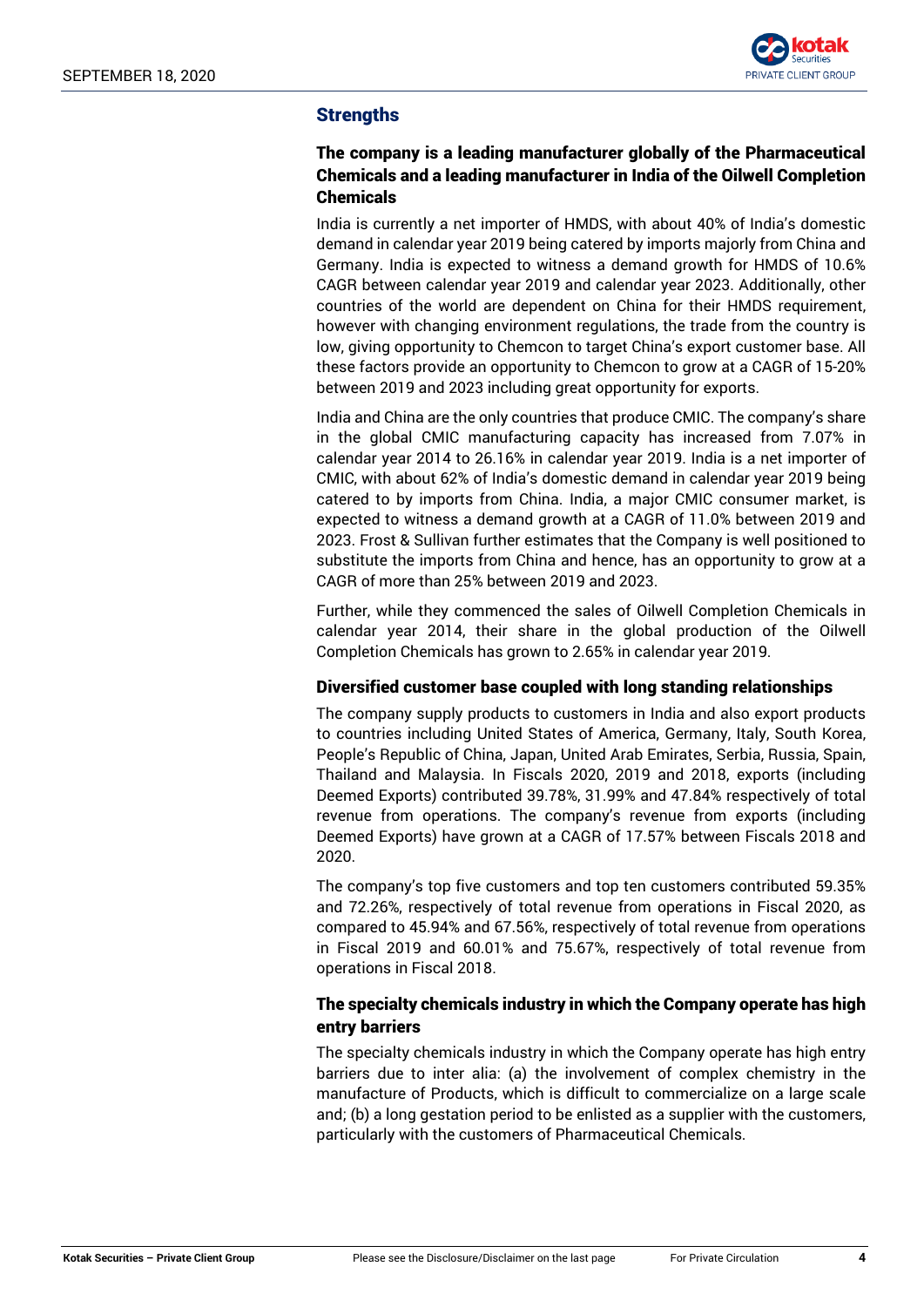

### Manufacturing facility with dedicated plants for products

The company is ISO 9001:2015 and ISO 14001:2015 certified company for the manufacture and supply of pharmaceutical intermediates, silanes and oilfield chemicals. The Manufacturing Facility is located in Manjusar, near Vadodara in Gujarat. As of July 31, 2020, installed capacity for: (a) HMDS was 4,200 MT per annum and HMDS (hi-purity) was 600 MT per annum; (b) CMIC was 1,800 MT per annum and; (c) Oilwell Completion Chemicals was 14,400 MT per annum, while total volumetric reactor capacity was 374.85 KL.

## **Strategies**

### Expansion of total installed production capacity

The company aims to expand manufacturing operations and production capacity. The Company intends to build two additional plants with a total volumetric reactor capacity of 251.00 KL. These additional plants shall be utilised for the manufacturing of chemicals which are principally used pharmaceutical industry. With the completion of such expansion, total volumetric reactor capacity at the Manufacturing Facility shall increase from volumetric reactor capacity of 374.85 KL to 625.85 KL and will enable them to significantly benefit from economies of scale.

#### **Operational Plants**

|                                          |                 |                  | <b>Installed</b> | <b>Volumetric</b> | <b>Capacity</b>    |
|------------------------------------------|-----------------|------------------|------------------|-------------------|--------------------|
| Products (As on July 31, 2020)           | <b>Product</b>  | <b>Plant</b>     | <b>Capacity</b>  | <b>Reactor</b>    | <b>Utilization</b> |
|                                          | <b>Category</b> |                  | (in MT           | <b>Capacity</b>   | $(\%)$             |
|                                          |                 |                  | per annum)       | (in KL)           |                    |
| HMDS and ancillary products              | Pharmaceutical  | $P-3$ & $P-7*$   | 4.200            | 177.8             | 49.74              |
| HMDS (hi-purity)                         | Chemicals       | $P-2@$           | 600              | 13                |                    |
| <b>CMIC</b>                              |                 | <b>P4&amp;P6</b> | 1.800            | 121.75            | 75.24              |
| Calcium Bromide (Solution), Sodium       | Oilwell         |                  |                  |                   |                    |
| Bromide (Solution) and Zinc Bromide      | Completion      | $P-5^{\prime}$   | 14.400           | 57.3              | 1.83               |
| (Solution)                               | Chemicals       |                  |                  |                   |                    |
| Calcium Bromide (Powder)                 |                 | $P-1^{\wedge}$   | 600              | 5                 |                    |
| <b>Total Volumetric Reactor Capacity</b> |                 |                  |                  | 374.85            |                    |

*\* The plant "P-7" was commissioned on March 16, 2020 with a reactor capacity of 125.20 KL and an installed capacity of 1,800 MT per annum. Plant "P-7" is a multipurpose plant and besides HMDS, it can also be utilized for manufacturing other products including 4 CBC and 2,5 DHT.*

*@Plant P-2 was damaged in a fire in Fiscal 2018. It has been rebuilt and was commissioned on July 6, 2020 with reactor capacity of 13 KL and installed production capacity of 600 MT per annum.*

*^The plant "P-1" is solely used for converting Calcium Bromide (solution) to Calcium Bromide (powder). The installed capacity for Oilwell Completion Chemicals in the plant "P -5" as described above is for the production of the Oilwell Completion Chemicals in solution form. The Company converts a portion of the Calcium Bromide (solution) produced in plant "P-5" to Calcium Bromide (powder) either in "P-1" or by using external service providers or job workers. Accordingly, this is not counted in the installed production capacity. Source: Company's RHP*

> Further, the Company has recently acquired approximately 22,000 square metres of land next to Manufacturing Facility, to enable future expansion of the Manufacturing Facility. Together with the existing land of approximately 29,000 square metres, the total land available for the Manufacturing Facility after this acquisition is approximately 51,000 square metres.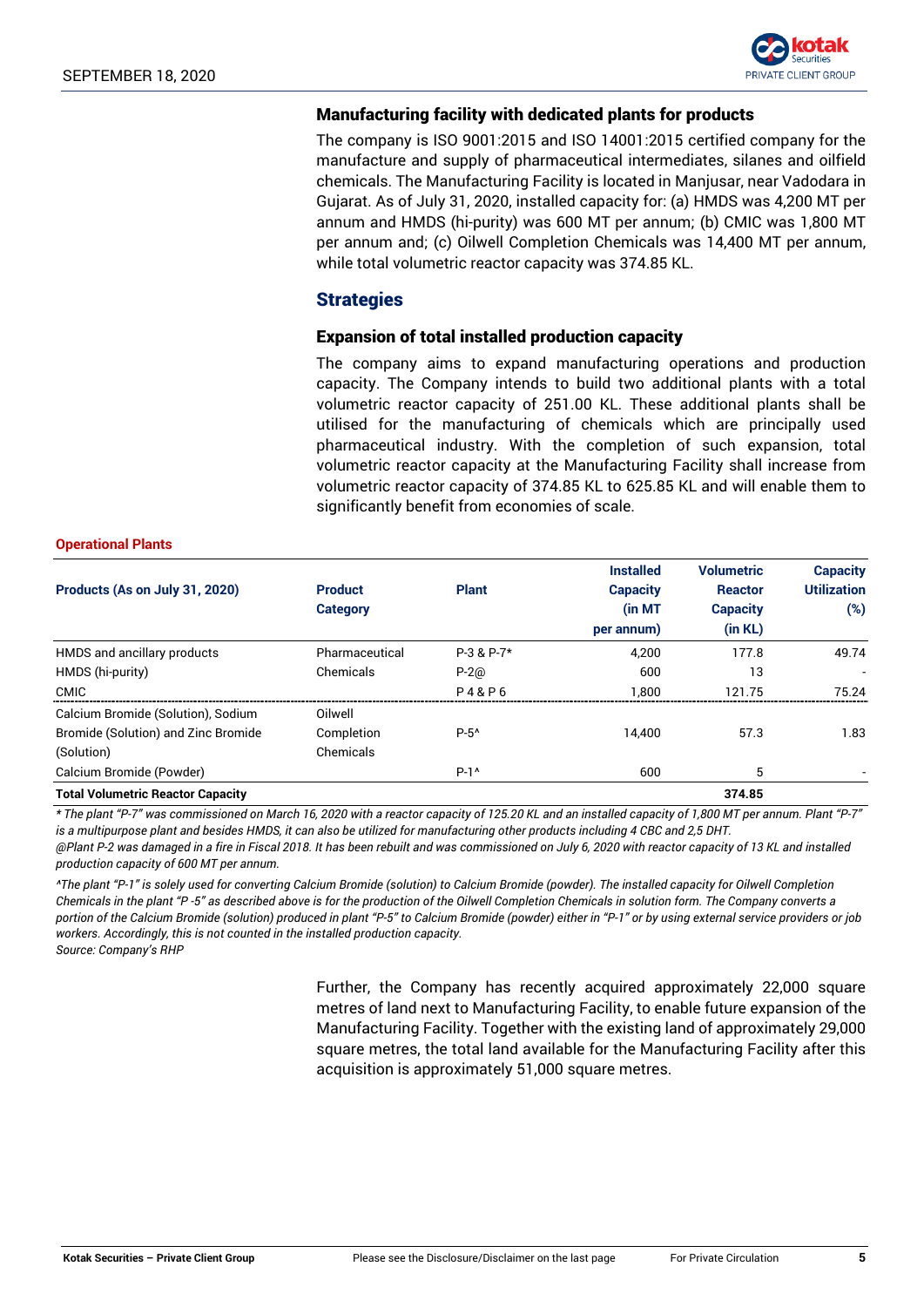

# Augmenting growth in the current geographic markets and expanding into new geographic markets

The Company, the only manufacturer of HMDS in India and the largest manufacturer of CMIC in India in terms of production in calendar year 2019, aims to capitalise on the potential growth of the HMDS and CMIC market in India by expanding manufacturing and sales of HMDS and CMIC. The trade dispute between the USA and China, may influence China's HMDS exports to the USA and may indirectly help India boost its exports and The Company has already started the supply of HMDS to the customers in the USA based on the opportunity created due to such trade dispute. In Fiscal 2020, The Company supplied the Oilwell Completion Chemicals largely to customers in India, the Middle East, Serbia and Russia. It aims to expand the sales of the Oilwell Completion Chemicals in existing and new geographies including Nigeria, Malaysia, China and Ghana.

# Exploring newer applications of existing products as well as focusing on new products that are in synergy with current operations

The Company aims to expand the sale of products to other industries where such products have application. For instance, while They currently supply HMDS largely to the pharmaceuticals industry, It aims to market products for end-use applications in other industries including the rubber and semiconductor manufacturing industry. They have recently commissioned a plant (Plant P2) which has the capacity to manufacture upto 600 MT per annum of high purity /electronic grade HMDS which finds application in the pharmaceuticals, silicone/rubber as well as semiconductor industries. They have recently developed 2 new products, namely 4 CBC and 2,5 DHT. While, they have already executed first sale of 4 CBC in July 2020 and in the process of commencing the commercial production of 2,5 DHT.

### Continue to strive for cost efficiency

The company intends to continue to be cost efficient in the production of products. This efficiency is achieved through strategies like having a large single location manufacturing facility, dedicated plants for each product, process reengineering for efficient raw material consumption and being a sizeable player in the industry in each of products. Economies of scale will also enable them to continuously improve operational efficiencies.

### Risk Factors

- **The Promoters and certain members of Promoter Group have filed an** application for settlement with SEBI with respect to certain past non compliances with respect to their holding in a listed company, which was a member of Promoter Group, which if determined adversely may have a negative impact on operations, reputation and prospects
- Super Scientific Works Private Limited ("SSWPL"), an entity qualifying as a Promoter Group entity of the Company, has lodged a formal complaint with SEBI against Naresh Vijaykumar Goyal, a Promoter Group member of the Company
- Naresh Vijaykumar Goyal, a member of Promoter Group, has filed an appeal in relation to a criminal proceeding filed against him, which if determined adversely may have a negative impact on operations, reputation and prospects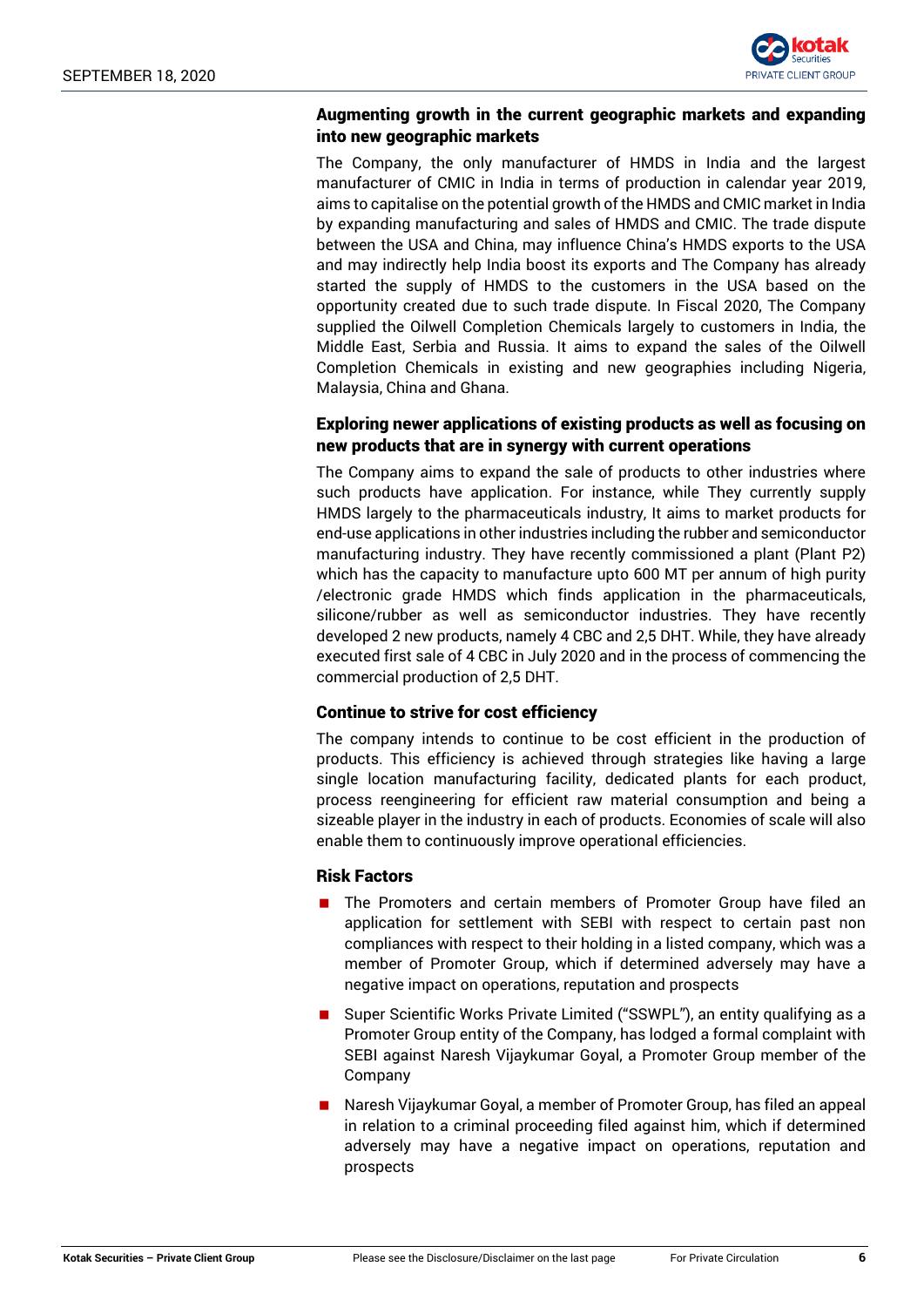

- $\blacksquare$  The recent outbreak of the novel coronavirus could have a significant effect on operations, and could negatively impact business, revenues, financial condition and results of operations
- $\blacksquare$  The company derives a significant portion of revenue from a few customers and the loss of one or more such customers, the deterioration of their financial condition or prospects, or a reduction in their demand for products may adversely affect business, results of operations, financial condition and cash flows
- **The RBI had initiated certain proceedings against Rudra Fincorp Private** Limited, an entity forming part of the Promoter Group of the Company

#### **Key financial indicators**

| Y/E March (Rs. In cr)          | <b>FY18</b> | <b>FY19</b> | <b>FY20</b> |
|--------------------------------|-------------|-------------|-------------|
| Revenue from operations        | 158         | 303         | 262         |
| Growth (%)                     |             | 92.4        | $-13.6$     |
| <b>EBITDA</b>                  | 45          | 66          | 70          |
| EBITDA Margin (%)              | 28.61       | 21.79       | 26.81       |
| <b>PAT</b>                     | 26          | 43          | 49          |
| Growth (%)                     |             | 63.2        | 13.5        |
| PAT Margin (%)                 | 16.7        | 14.2        | 18.6        |
| EPS (Rs/ Share)                | 8.3         | 13.5        | 15.4        |
| BVS (Rs/ Share)                | 16.9        | 30.1        | 44.9        |
| Net Debt to equity (x)         | 0.29        | 0.22        | 0.21        |
| Return on capital employed (%) | 62.1        | 53.9        | 37.9        |
| Return on equity (%)           | 49.2        | 44.9        | 34.2        |

*Source: Company's RHP*

#### **Comparison with listed industry peers**

| <b>Company name</b>                         | Face<br><b>Value</b> | <b>Revenue</b><br>from<br>Operations* | <b>Basic</b><br><b>EPS</b><br>(Rs) | <b>Diluted</b><br><b>EPS</b><br>(Rs) | <b>PE</b> (based<br>on Diluted<br>EPS) | <b>Return</b><br>on net<br>worth $(\%)$ | <b>NAV per</b><br><b>Equity share</b><br>(in Rs) |
|---------------------------------------------|----------------------|---------------------------------------|------------------------------------|--------------------------------------|----------------------------------------|-----------------------------------------|--------------------------------------------------|
| <b>Chemcon Speciality Chemicals Limited</b> | 10                   | 262                                   | 15.4                               | 15.4                                 | N/A                                    | 34.23                                   | 44.9                                             |
| <b>Peer Group</b>                           |                      |                                       |                                    |                                      |                                        |                                         |                                                  |
| Aarti Industries Limited                    | 5                    | 3.994                                 | 30.0                               | 30.0                                 | 33                                     | 18.04                                   | 166.6                                            |
| Vinati Organics Limited                     |                      | 1.029                                 | 32.5                               | 32.5                                 | 30                                     | 26.09                                   | 124.5                                            |
| Sudarshan Chemical                          |                      |                                       |                                    |                                      |                                        |                                         |                                                  |
| Industries Limited                          |                      | 1.518                                 | 21.5                               | 21.5                                 | 19                                     | 23.51                                   | 91.4                                             |
| Atul Limited                                | 10                   | 3.906                                 | 215.8                              | 215.8                                | 23                                     | 20.85                                   | 1.035.1                                          |
| Paushak Limited                             | 10                   | 138                                   | 113.3                              | 113.3                                | 31                                     | 15.36                                   | 737.3                                            |
| Fine Organic Industries                     |                      |                                       |                                    |                                      |                                        |                                         |                                                  |
| Limited                                     |                      | 1.026                                 | 54.3                               | 54.3                                 | 39                                     | 26.4                                    | 205.7                                            |
| Neogen Chemicals Limited                    | 10                   | 306                                   | 12.3                               | 12.3                                 | 44                                     | 18.36                                   | 67.2                                             |

*Source: All the financial information for listed industry peers mentioned above is sourced from the standalone audited financial statements/results of the relevant companies for Fiscal 2020, as available on website of stock exchanges. The financial information related to the Company are based on the Restated Financial Statements. \* Excludes other income; Source: Company's RHP*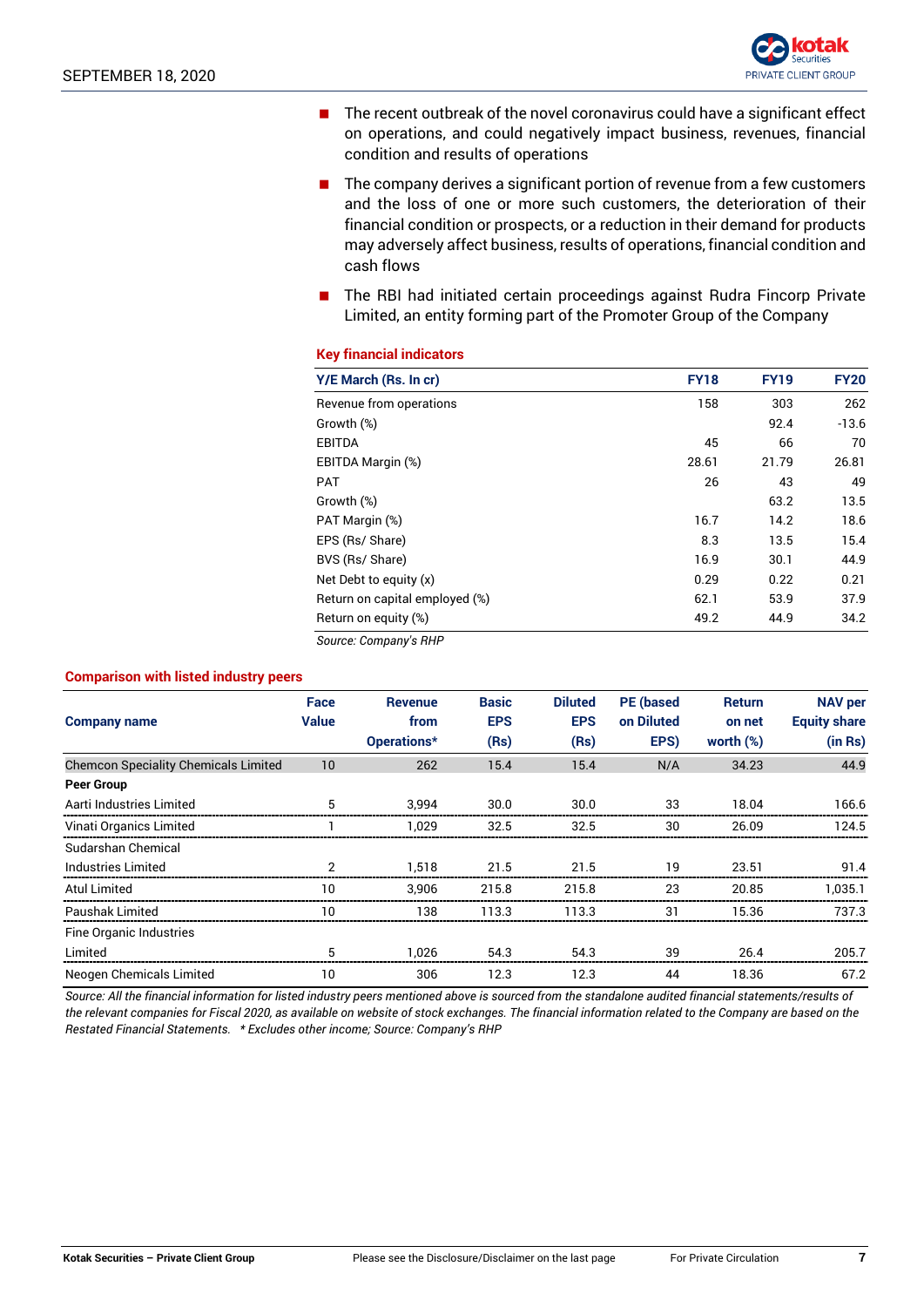

| <b>Statement of Assets and Liabilities</b> |  |
|--------------------------------------------|--|
|                                            |  |

| <b>ASSETS</b><br><b>Non-current assets</b><br>Property, plant and equipment<br>30<br>40<br>47<br>Capital work-in-progress<br>1<br>4<br>Right-Of-Use Asset<br>1.<br>Intangible assets<br>0<br>0<br><b>Financial assets</b><br>Other financial assets<br>1<br>0<br>0<br>2<br>1<br>Other non-current assets<br>0<br>42<br><b>Total non-current assets</b><br>32<br>53<br><b>Current assets</b><br>Inventories<br>21<br>46<br>48<br><b>Financial assets</b><br>Trade receivables<br>30<br>64<br>89<br>Cash and cash equivalents<br>1<br>1<br>1<br>Bank Balances Other than above<br>1<br>11<br>13<br>Other financial assets<br>1<br>1<br>1<br>Other current assets<br>12<br>8<br>20<br><b>Total current assets</b><br>65<br>131<br>173<br><b>Total assets</b><br>97<br>173<br>226<br><b>EQUITY AND LIABILITIES</b><br><b>Equity</b> |
|---------------------------------------------------------------------------------------------------------------------------------------------------------------------------------------------------------------------------------------------------------------------------------------------------------------------------------------------------------------------------------------------------------------------------------------------------------------------------------------------------------------------------------------------------------------------------------------------------------------------------------------------------------------------------------------------------------------------------------------------------------------------------------------------------------------------------------|
|                                                                                                                                                                                                                                                                                                                                                                                                                                                                                                                                                                                                                                                                                                                                                                                                                                 |
|                                                                                                                                                                                                                                                                                                                                                                                                                                                                                                                                                                                                                                                                                                                                                                                                                                 |
|                                                                                                                                                                                                                                                                                                                                                                                                                                                                                                                                                                                                                                                                                                                                                                                                                                 |
|                                                                                                                                                                                                                                                                                                                                                                                                                                                                                                                                                                                                                                                                                                                                                                                                                                 |
|                                                                                                                                                                                                                                                                                                                                                                                                                                                                                                                                                                                                                                                                                                                                                                                                                                 |
|                                                                                                                                                                                                                                                                                                                                                                                                                                                                                                                                                                                                                                                                                                                                                                                                                                 |
|                                                                                                                                                                                                                                                                                                                                                                                                                                                                                                                                                                                                                                                                                                                                                                                                                                 |
|                                                                                                                                                                                                                                                                                                                                                                                                                                                                                                                                                                                                                                                                                                                                                                                                                                 |
|                                                                                                                                                                                                                                                                                                                                                                                                                                                                                                                                                                                                                                                                                                                                                                                                                                 |
|                                                                                                                                                                                                                                                                                                                                                                                                                                                                                                                                                                                                                                                                                                                                                                                                                                 |
|                                                                                                                                                                                                                                                                                                                                                                                                                                                                                                                                                                                                                                                                                                                                                                                                                                 |
|                                                                                                                                                                                                                                                                                                                                                                                                                                                                                                                                                                                                                                                                                                                                                                                                                                 |
|                                                                                                                                                                                                                                                                                                                                                                                                                                                                                                                                                                                                                                                                                                                                                                                                                                 |
|                                                                                                                                                                                                                                                                                                                                                                                                                                                                                                                                                                                                                                                                                                                                                                                                                                 |
|                                                                                                                                                                                                                                                                                                                                                                                                                                                                                                                                                                                                                                                                                                                                                                                                                                 |
|                                                                                                                                                                                                                                                                                                                                                                                                                                                                                                                                                                                                                                                                                                                                                                                                                                 |
|                                                                                                                                                                                                                                                                                                                                                                                                                                                                                                                                                                                                                                                                                                                                                                                                                                 |
|                                                                                                                                                                                                                                                                                                                                                                                                                                                                                                                                                                                                                                                                                                                                                                                                                                 |
|                                                                                                                                                                                                                                                                                                                                                                                                                                                                                                                                                                                                                                                                                                                                                                                                                                 |
|                                                                                                                                                                                                                                                                                                                                                                                                                                                                                                                                                                                                                                                                                                                                                                                                                                 |
|                                                                                                                                                                                                                                                                                                                                                                                                                                                                                                                                                                                                                                                                                                                                                                                                                                 |
|                                                                                                                                                                                                                                                                                                                                                                                                                                                                                                                                                                                                                                                                                                                                                                                                                                 |
|                                                                                                                                                                                                                                                                                                                                                                                                                                                                                                                                                                                                                                                                                                                                                                                                                                 |
| Equity share capital<br>8<br>32<br>32                                                                                                                                                                                                                                                                                                                                                                                                                                                                                                                                                                                                                                                                                                                                                                                           |
| Other equity<br>65<br>46<br>115                                                                                                                                                                                                                                                                                                                                                                                                                                                                                                                                                                                                                                                                                                                                                                                                 |
| <b>Total equity</b><br>54<br>97<br>146                                                                                                                                                                                                                                                                                                                                                                                                                                                                                                                                                                                                                                                                                                                                                                                          |
| <b>Liabilities</b>                                                                                                                                                                                                                                                                                                                                                                                                                                                                                                                                                                                                                                                                                                                                                                                                              |
| <b>Non-current liabilities</b>                                                                                                                                                                                                                                                                                                                                                                                                                                                                                                                                                                                                                                                                                                                                                                                                  |
| <b>Financial liabilities</b>                                                                                                                                                                                                                                                                                                                                                                                                                                                                                                                                                                                                                                                                                                                                                                                                    |
| <b>Borrowings</b><br>2<br>15<br>2                                                                                                                                                                                                                                                                                                                                                                                                                                                                                                                                                                                                                                                                                                                                                                                               |
| Lease Liabilities<br>1.                                                                                                                                                                                                                                                                                                                                                                                                                                                                                                                                                                                                                                                                                                                                                                                                         |
| Non-current provisions<br>1<br>0<br>0                                                                                                                                                                                                                                                                                                                                                                                                                                                                                                                                                                                                                                                                                                                                                                                           |
| Deferred tax liabilities (net)<br>2<br>2<br>2                                                                                                                                                                                                                                                                                                                                                                                                                                                                                                                                                                                                                                                                                                                                                                                   |
| <b>Total non-current liabilities</b><br>5<br>5<br>18                                                                                                                                                                                                                                                                                                                                                                                                                                                                                                                                                                                                                                                                                                                                                                            |
| <b>Current liabilities</b>                                                                                                                                                                                                                                                                                                                                                                                                                                                                                                                                                                                                                                                                                                                                                                                                      |
| <b>Financial liabilities</b>                                                                                                                                                                                                                                                                                                                                                                                                                                                                                                                                                                                                                                                                                                                                                                                                    |
| <b>Borrowings</b><br>14<br>30<br>29                                                                                                                                                                                                                                                                                                                                                                                                                                                                                                                                                                                                                                                                                                                                                                                             |
| Trade payables                                                                                                                                                                                                                                                                                                                                                                                                                                                                                                                                                                                                                                                                                                                                                                                                                  |
| Total outstanding dues of micro enterprises and small enterprises<br>3<br>3<br>4                                                                                                                                                                                                                                                                                                                                                                                                                                                                                                                                                                                                                                                                                                                                                |
| Total outstanding dues of creditors other than                                                                                                                                                                                                                                                                                                                                                                                                                                                                                                                                                                                                                                                                                                                                                                                  |
| micro enterprises and small enterprises<br>14<br>26<br>22                                                                                                                                                                                                                                                                                                                                                                                                                                                                                                                                                                                                                                                                                                                                                                       |
| Other financial liabilities<br>3<br>11<br>5                                                                                                                                                                                                                                                                                                                                                                                                                                                                                                                                                                                                                                                                                                                                                                                     |
| Lease liabilities<br>0                                                                                                                                                                                                                                                                                                                                                                                                                                                                                                                                                                                                                                                                                                                                                                                                          |
| Other current liabilities<br>2<br>1<br>1                                                                                                                                                                                                                                                                                                                                                                                                                                                                                                                                                                                                                                                                                                                                                                                        |
| <b>Short Term Provisions</b><br>4<br>0<br>0                                                                                                                                                                                                                                                                                                                                                                                                                                                                                                                                                                                                                                                                                                                                                                                     |
| <b>Total current liabilities</b><br>39<br>71<br>62                                                                                                                                                                                                                                                                                                                                                                                                                                                                                                                                                                                                                                                                                                                                                                              |
| <b>Total equity and liabilities</b><br>97<br>173<br>226                                                                                                                                                                                                                                                                                                                                                                                                                                                                                                                                                                                                                                                                                                                                                                         |

*Source: Company's RHP*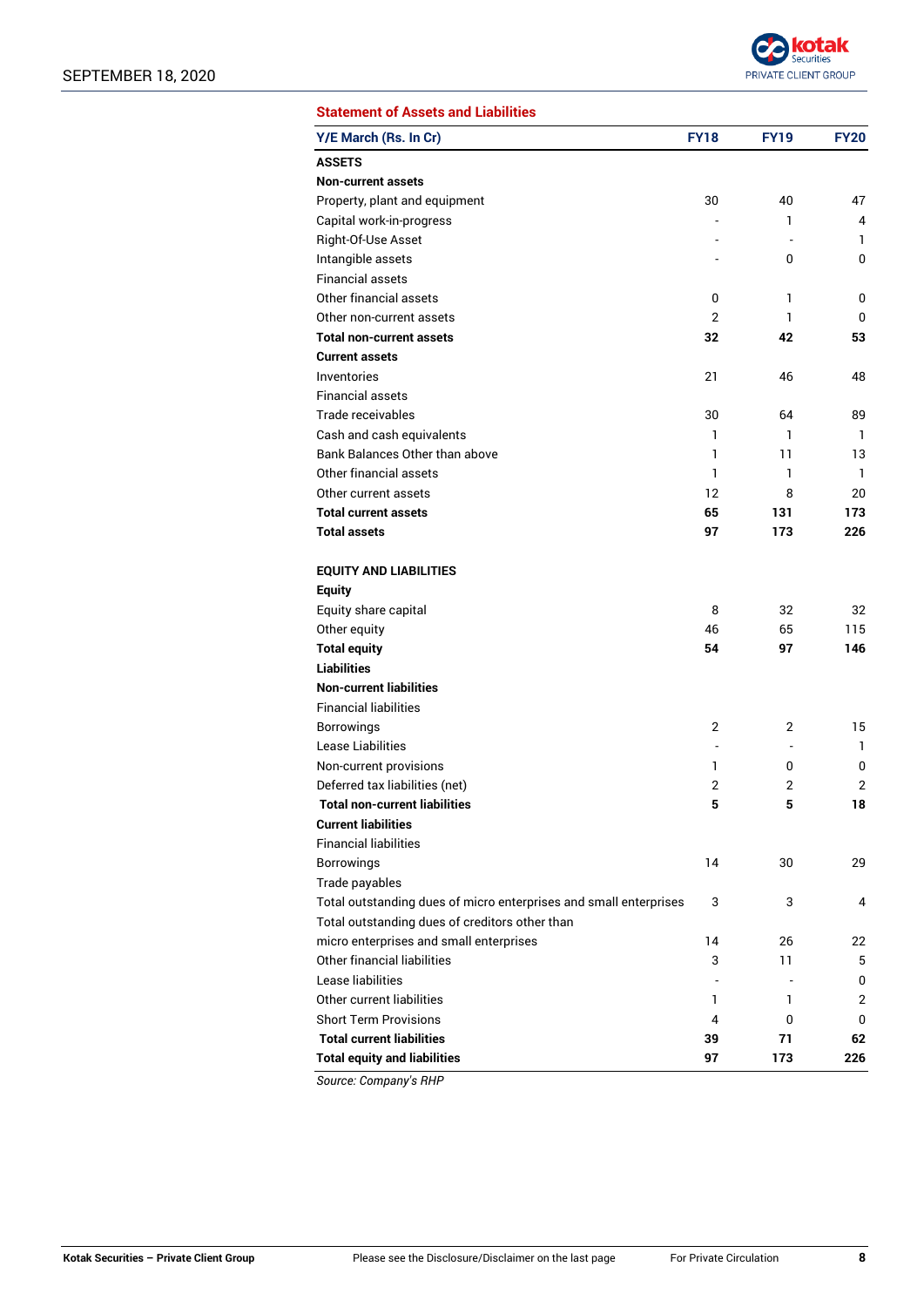

#### **Statements of Profit and Loss (including other comprehensive income)**

| Y/E March (Rs. In Cr)                                               | <b>FY18</b>    | <b>FY19</b>            | <b>FY20</b>  |
|---------------------------------------------------------------------|----------------|------------------------|--------------|
| Income                                                              |                |                        |              |
| Revenue from operations                                             | 158            | 303                    | 262          |
| Other income                                                        | 1              | $\overline{2}$         | 4            |
| <b>Total income</b>                                                 | 158            | 305                    | 266          |
| <b>Expenses</b>                                                     |                |                        |              |
| <b>Cost of Materials Consumed</b>                                   | 79             | 195                    | 153          |
| Changes in inventories of finished goods and work-in-progress       | $-2$           | $-10$                  | $-4$         |
| <b>Excise Duty</b>                                                  | $\mathbf{0}$   | 0                      | 0            |
| Employee Benefit expenses                                           | 19             | 24                     | 14           |
| Finance costs                                                       | 3              | $\boldsymbol{\Lambda}$ | 5            |
| Depreciation and Amortisation expenses                              | $\overline{2}$ | 3                      | 5            |
| Other expenses                                                      | 16             | 28                     | 29           |
| <b>Total expenses</b>                                               | 118            | 244                    | 201          |
| <b>Profit before tax</b>                                            | 41             | 61                     | 65           |
| <b>Tax expense</b>                                                  |                |                        |              |
| Current tax                                                         |                |                        |              |
| Current tax                                                         | 14             | 17                     | 16           |
| Taxes for earlier years                                             | 0              | 0                      | $\mathbf{0}$ |
| Deferred tax charge/(credit)                                        | -0             | 1                      | -0           |
| <b>Total Tax Expenses</b>                                           | 14             | 18                     | 16           |
| Profit/(Loss) after tax                                             | 26             | 43                     | 49           |
| Other comprehensive income                                          |                |                        |              |
| Items that will not be reclassified subsequently to Profit and Loss |                |                        |              |
| Remeasurement of Gains/(Losses) on defined benefit Plans            | 0              | 1                      | 1            |
| Deferred tax                                                        | 0              | 0                      | 0            |
| Other Comprehensive Income (expense)/income, Net of Tax             | 0              | 0                      | 0            |
| <b>Total Comprehensive Income for the Year/Period</b>               | 27             | 43                     | 49           |

*Source: Company's RHP*

### **Statement of Cash Flows**

| Y/E March (Rs. in Cr)                                    | <b>FY18</b> | <b>FY19</b> | <b>FY20</b> |
|----------------------------------------------------------|-------------|-------------|-------------|
| Net Cash generated from Operating Activities             | 14          |             |             |
| Net Cash used in Investing Activities                    | -8          | $-24$       | $-17$       |
| Net Cash used in Financing Activities                    | -6          | 12          |             |
| Net increase / (decrease) in cash and cash equivalents   |             | 0           | 0           |
| Cash and cash equivalents at the beginning of the period | 0           |             |             |
| Cash and cash equivalents at the end of the period       |             |             |             |

*Source: Company's RHP*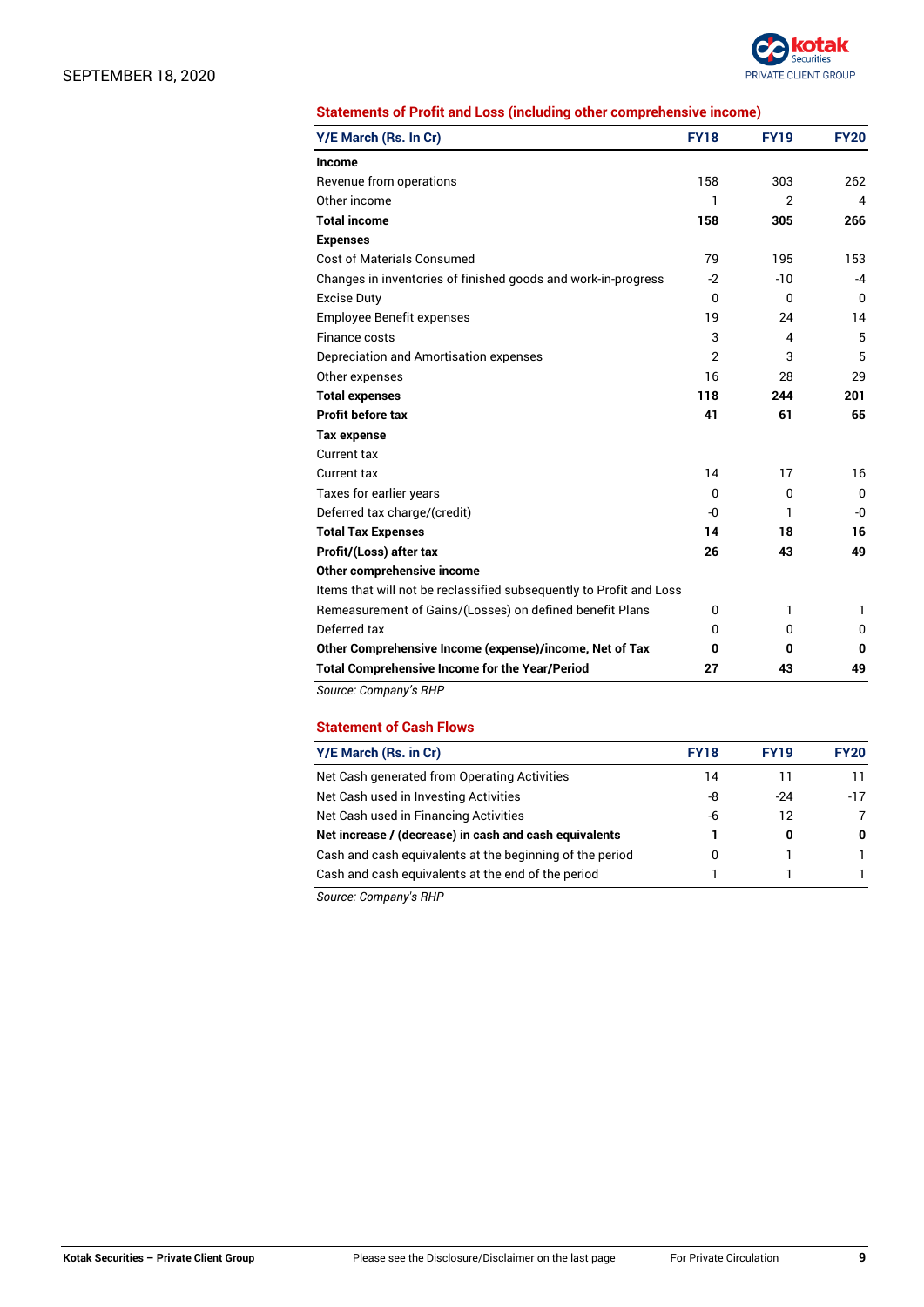

# **RATING SCALE (PRIVATE CLIENT GROUP)**

| <b>Definitions of ratings</b> |   |                                                                                                                                                                                                                                                                                                                                                                                                                                        |
|-------------------------------|---|----------------------------------------------------------------------------------------------------------------------------------------------------------------------------------------------------------------------------------------------------------------------------------------------------------------------------------------------------------------------------------------------------------------------------------------|
| <b>BUY</b>                    |   | We expect the stock to deliver more than 15% returns over the next 12 months                                                                                                                                                                                                                                                                                                                                                           |
| <b>ADD</b>                    |   | We expect the stock to deliver 5% - 15% returns over the next 12 months                                                                                                                                                                                                                                                                                                                                                                |
| <b>REDUCE</b>                 | - | We expect the stock to deliver -5% - +5% returns over the next 12 months                                                                                                                                                                                                                                                                                                                                                               |
| <b>SELL</b>                   |   | We expect the stock to deliver < -5% returns over the next 12 months                                                                                                                                                                                                                                                                                                                                                                   |
| <b>NR</b>                     | - | Not Rated. Kotak Securities is not assigning any rating or price target to the stock.<br>The report has been prepared for information purposes only.                                                                                                                                                                                                                                                                                   |
| <b>SUBSCRIBE</b>              | - | We advise investor to subscribe to the IPO.                                                                                                                                                                                                                                                                                                                                                                                            |
| <b>RS</b>                     |   | Rating Suspended. Kotak Securities has suspended the investment rating and price target<br>for this stock, either because there is not a sufficient fundamental basis for determining, or<br>there are legal, regulatory or policy constraints around publishing, an investment rating or<br>target. The previous investment rating and price target, if any, are no longer in effect for this<br>stock and should not be relied upon. |
| <b>NA</b>                     |   | Not Available or Not Applicable. The information is not available for display or is not<br>applicable                                                                                                                                                                                                                                                                                                                                  |
| <b>NM</b>                     |   | Not Meaningful. The information is not meaningful and is therefore excluded.                                                                                                                                                                                                                                                                                                                                                           |
| <b>NOTE</b>                   | - | Our target prices are with a 12-month perspective. Returns stated in the rating scale are our<br>internal benchmark.                                                                                                                                                                                                                                                                                                                   |

### **FUNDAMENTAL RESEARCH TEAM (PRIVATE CLIENT GROUP)**

| <b>Rusmik Oza</b>             | Arun Agarwal            | <b>Amit Agarwal, CFA</b>     | Priyesh Babariya           |
|-------------------------------|-------------------------|------------------------------|----------------------------|
| <b>Head of Research</b>       | Auto & Auto Ancillary   | Transportation, Paints, FMCG | <b>Research Associate</b>  |
| rusmik.oza@kotak.com          | arun.agarwal@kotak.com  | agarwal.amit@kotak.com       | priyesh.babariya@kotak.com |
| +91 22 6218 6441              | +91 22 6218 6443        | +91 22 6218 6439             | +91 22 6218 6433           |
| <b>Sanjeev Zarbade</b>        | Jatin Damania           | Purvi Shah                   | K. Kathirvelu              |
| Cap. Goods & Cons. Durables   | Metals & Mining, Midcap | Pharmaceuticals              | <b>Support Executive</b>   |
| sanjeev.zarbade@kotak.com     | jatin.damania@kotak.com | purvi.shah@kotak.com         | k.kathirvelu@kotak.com     |
| +91 22 6218 6424              | +91 22 6218 6440        | +91 22 6218 6432             | +91 22 6218 6427           |
| <b>Sumit Pokharna</b>         | Pankaj Kumar            | Krishna Nain                 |                            |
| Oil and Gas, Information Tech | Midcap                  | M&A, Corporate actions       |                            |
| sumit.pokharna@kotak.com      | pankajr.kumar@kotak.com | krishna.nain@kotak.com       |                            |
| +91 22 6218 6438              | +91 22 6218 6434        | +91 22 6218 7907             |                            |

### **TECHNICAL RESEARCH TEAM (PRIVATE CLIENT GROUP)**

| <b>Shrikant Chouhan</b>   |
|---------------------------|
| shrikant.chouhan@kotak.co |
| +91 22 6218 5408          |

**Shrikant Chouhan Amol Athawale Sayed Haider** shrikant.chouhan@kotak.com amol.athawale@kotak.com Research Associate

+91 22 6218 5408 +91 20 6620 3350 sayed.haider@kotak.com +91 22 62185498

### **DERIVATIVES RESEARCH TEAM (PRIVATE CLIENT GROUP)**

 $+91$  22 6218 5497

**Sahaj Agrawal Malay Gandhi Prashanth Lalu Prasenjit Biswas, CMT, CFTe** [sahaj.agrawal@kotak.com](mailto:sahaj.agrawal@kotak.com) [malay.gandhi@kotak.com](mailto:malay.gandhi@kotak.com) [prashanth.lalu@kotak.com](mailto:prashanth.lalu@kotak.com) [prasenjit.biswas@kotak.com](mailto:prasenjit.biswas@kotak.com)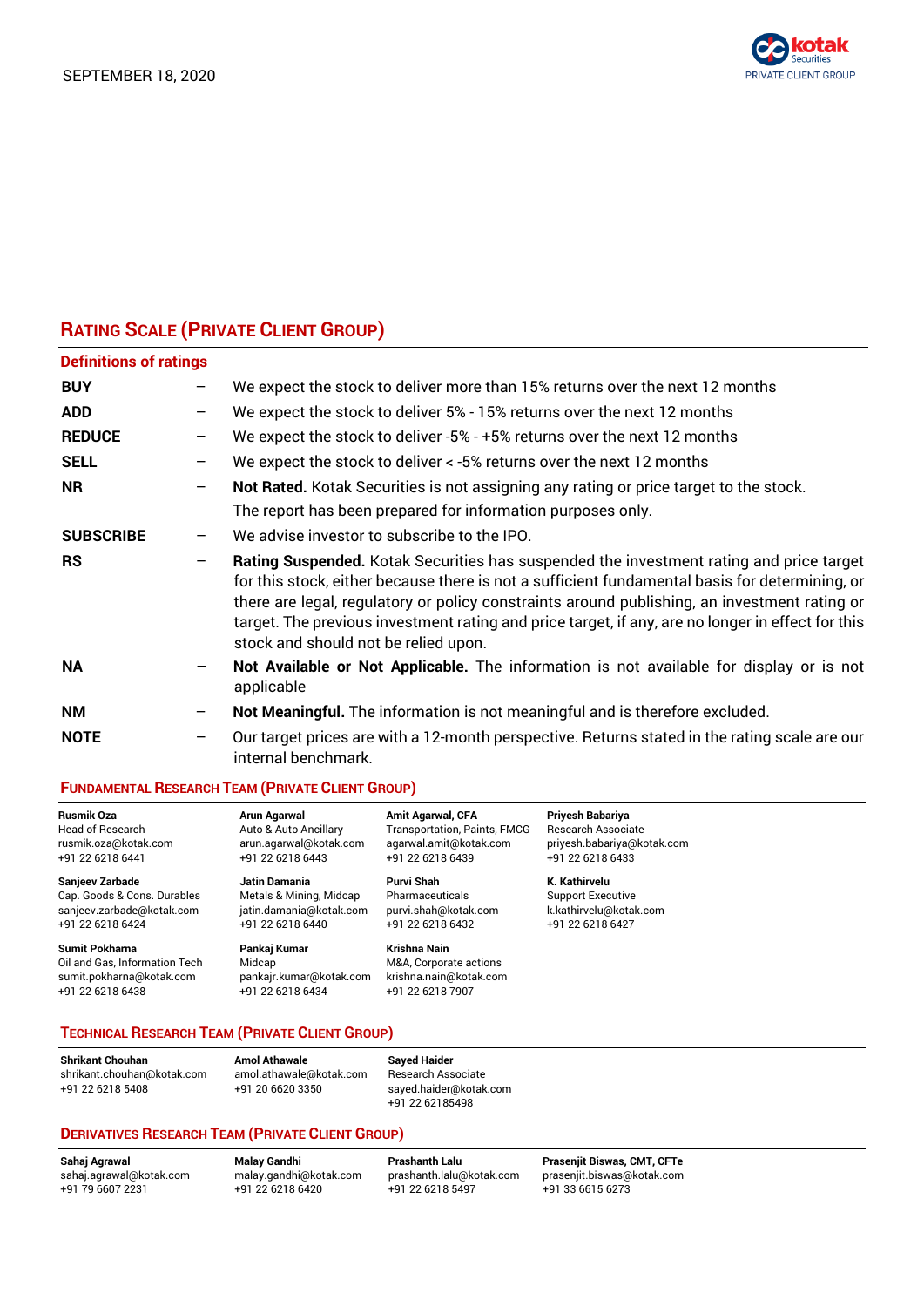

#### **Disclosure/Disclaimer (Private Client Group)**

Kotak Securities Limited established in 1994, is a subsidiary of Kotak Mahindra Bank Limited. Kotak Securities is one of India's largest brokerage and distribution house.

Kotak Securities Limited is a corporate trading and clearing member of BSE Limited (BSE), National Stock Exchange of India Limited (NSE), Metropolitan Stock Exchange of India Limited (MSE), National Commodity and Derivatives Exchange (NCDEX) and Multi Commodity Exchange (MCX). Our businesses include stock broking, services rendered in connection with distribution of primary market issues and financial products like mutual funds and fixed deposits, depository services and Portfolio Management.

Kotak Securities Limited is also a depository participant with National Securities Depository Limited (NSDL) and Central Depository Services (India) Limited (CDSL).<br>Kotak Securities Limited is also registered with Insuranc Limited and is also a Mutual Fund Advisor registered with Association of Mutual Funds in India (AMFI). We are registered as a Research Analyst under SEBI (Research Analyst) Regulations, 2014.

We hereby declare that our activities were neither suspended nor we have defaulted with any stock exchange authority with whom we are registered in last five years. However SEBI, Exchanges and Depositories have conducted the routine inspection and based on their observations have issued advise/warning/deficiency letters/ or levied minor penalty on KSL for certain operational deviations. We have not been debarred from doing business by any Stock Exchange / SEBI or any other authorities; nor has our certificate of registration been cancelled by SEBI at any point of time.

We offer our research services to clients as well as our prospects.

This document is not for public distribution and has been furnished to you solely for your information and must not be reproduced or redistributed to any other person.<br>Persons into whose possession this document may come a

This material is for the personal information of the authorized recipient, and we are not soliciting any action based upon it. This report is not to be construed as an offer to sell or the solicitation of an offer to buy any security in any jurisdiction where such an offer or solicitation would be illegal. It is for the general information of clients of Kotak Securities Ltd. It does not constitute a personal recommendation or take into account the particular investment objectives, financial situations, or needs of individual clients.

We have reviewed the report, and in so far as it includes current or historical information, it is believed to be reliable though its accuracy or completeness cannot be guaranteed. Neither Kotak Securities Limited, nor any person connected with it, accepts any liability arising from the use of this document. The recipients of this material should rely on their own investigations and take their own professional advice. Price and value of the investments referred to in this material may go up or down. Past performance is not a guide for future performance. Certain transactions -including those involving futures, options and other derivatives as well as noninvestment grade securities - involve substantial risk and are not suitable for all investors. Reports based on technical analysis centers on studying charts of a stock's price movement and trading volume, as opposed to focusing on a company's fundamentals and as such, may not match with a report on a company's fundamentals.

Opinions expressed are our current opinions as of the date appearing on this material only. While we endeavor to update on a reasonable basis the information discussed in this material, there may be regulatory, compliance or other reasons that prevent us from doing so. Prospective investors and others are cautioned that any forward-looking statements are not predictions and may be subject to change without notice. Our proprietary trading and investment businesses may make investment decisions that are inconsistent with the recommendations expressed herein.

Kotak Securities Limited has two independent equity research groups: Institutional Equities and Private Client Group. This report has been prepared by the Private Client Group.

We and our affiliates/associates, officers, directors, and employees, Research Analyst(including relatives) worldwide may: (a) from time to time, have long or short positions in, and buy or sell the securities thereof, of company (ies) mentioned herein or (b) be engaged in any other transaction involving such securities and earn brokerage or other compensation or act as a market maker in the financial instruments of the subject company/company (ies) discussed herein or act as advisor or lender / borrower to such company (ies) or have other potential/material conflict of interest with respect to any recommendation and related information and opinions<br>at the time of publication of Research Report or at the mentioned scrip(s) and therefore may be considered as interested. The views provided herein are general in nature and does not consider risk appetite or investment objective of particular investor; readers are requested to take independent professional advice before investing. This should not be construed as invitation or solicitation<br>to do business with KSL. Kotak Securities Limited PCG research and accordingly PMS may have positions contrary to the PCG research recommendation. Kotak Securities Limited does not provide any promise or assurance of favourable view for a particular industry or sector or business group in any manner. The investor is requested to take into consideration all the risk factors including their financial condition, suitability to risk return profile and take professional advice before investing.

The analyst for this report certifies that all of the views expressed in this report accurately reflect his or her personal views about the subject company or companies and its or their securities, and no part of his or her compensation was, is or will be, directly or indirectly related to specific recommendations or views expressed in this report.

No part of this material may be duplicated in any form and/or redistributed without Kotak Securities' prior written consent.

Details of Associates are available on [www.kotak.com](http://www.kotak.com/)

1. "Note that the research analysts contributing to the research report may not be registered/qualified as research analysts with FINRA; and

2. Such research analysts may not be associated persons of Kotak Mahindra Inc and therefore, may not be subject to NASD Rule 2711 restrictions on communications with a subject company, public appearances and trading securities held by a research analyst account

Any U.S. recipients of the research who wish to effect transactions in any security covered by the report should do so with or through Kotak Mahindra Inc. (Member FINRA/SIPC) and (ii) any transactions in the securities covered by the research by U.S. recipients must be effected only through Kotak Mahindra Inc. (Member FINRA/SIPC) at 369 Lexington Avenue 28th Floor NY NY 10017 USA (Tel:+1 212-600-8850).

Kotak Securities Limited and its non US affiliates may, to the extent permissible under applicable laws, have acted on or used this research to the extent that it relates to non US issuers, prior to or immediately following its publication. This material should not be construed as an offer to sell or the solicitation of an offer to buy any security in any jurisdiction where such an offer or solicitation would be illegal. This research report and its respective contents do not constitute an offer or invitation to purchase or subscribe for any securities or solicitation of any investments or investment services. Accordingly, any brokerage and investment services including the products and services described are not available to or intended for Canadian persons or US persons."

Research Analyst has served as an officer, director or employee of subject company(ies): No

We or our associates may have received compensation from the subject company(ies) in the past 12 months.

We or our associates have managed or co-managed public offering of securities for the subject company(ies) in the past 12 months: No

We or our associates may have received compensation for investment banking or merchant banking or brokerage services from the subject company(ies) in the past 12 months. We or our associates may have received any compensation for products or services other than investment banking or merchant banking or brokerage services from the subject company(ies) in the past 12 months. We or our associates may have received compensation or other benefits from the subject company(ies) or third party in connection with the research report. Our associates may have financial interest in the subject company(ies).

Research Analyst or his/her relative's financial interest in the subject company(ies): No

Kotak Securities Limited has financial interest in the subject company(ies) at the end of the month immediately preceding the date of publication of Research Report: No

Nature of financial interest is holding of equity shares or derivatives of the subject company.

Our associates may have actual/beneficial ownership of 1% or more securities of the subject company(ies) at the end of the month immediately preceding the date of publication of Research Report.

Research Analyst or his/her relatives has actual/beneficial ownership of 1% or more securities of the subject company(ies) at the end of the month immediately preceding the date of publication of Research Report: No.

Kotak Securities Limited has actual/beneficial ownership of 1% or more securities of the subject company(ies) at the end of the month immediately preceding the date of publication of Research Report: No